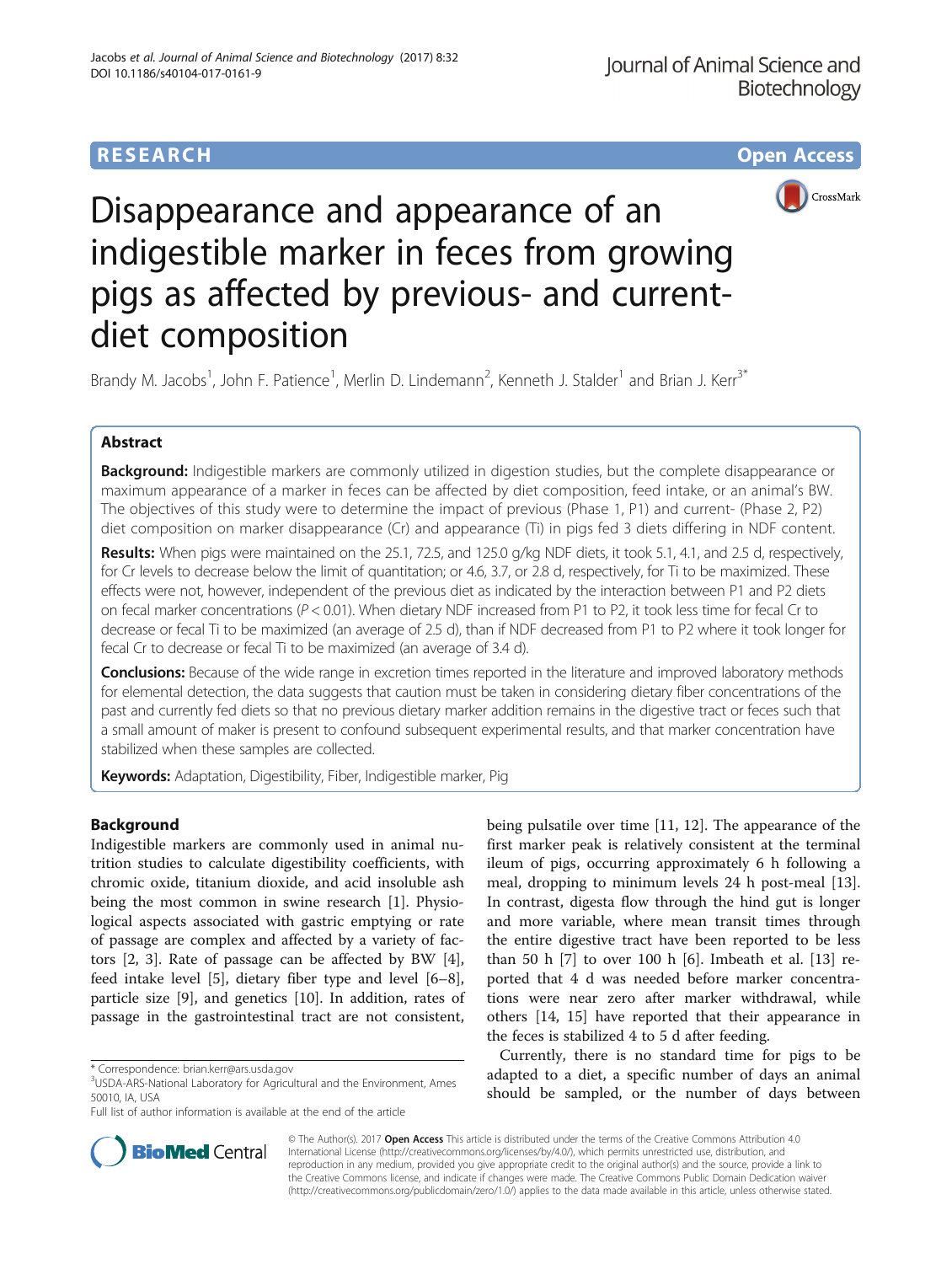<span id="page-1-0"></span>collection periods in swine research utilizing inert markers. As a consequence, the objectives of this study were to: 1) determine the impact of previous (P1) and currently-fed (P2) diet composition on the complete disappearance P2 marker (Cr) and 2) determine the impact of previous and currently-fed diet composition on the complete appearance of P2 marker (Ti) in growing pigs fed diets differing in fiber content.

# Methods

The experiment was conducted under protocols approved by the University of Kentucky Institutional Animal Care and Use Committee.

## Feeding management

Diets (Table 1) were formulated to contain varying levels of NDF through the utilization of dehulled, degermed corn (DDC), corn (C), soybean meal (S), and distillers dried grains with solubles (DDGS). Diets were formulated to meet requirements relative to NRC (1998) recommendations. The same diet composition was used in each of 2 phases, with Phase-1 (P1) diets utilizing chromic oxide and Phase-2 diets (P2) utilizing titanium dioxide, each added at 5.0 g/kg to the complete diet at the time of mixing to determine fecal marker concentrations. Two different inert markers were utilized to distinguish the feces originating from the diets consumed during P1 to the feces originating from the diet consumed in P2. This allows for the comparing the disappearance of the marker used in P1 and the appearance of the marker used in P2. This also prevents any potential contamination of the marker in the digestive tract in P1 with that of P2, which would have prevented the pre-planned comparisons of marker disappearance and appearance during the P2 period relative to a diet change. Pigs were provided ad libitum access to feed and water throughout the experiment.

# Pig management and collections

Seventy two crossbred barrows [(Yorkshire × Landrace ×  $Duroc)$  × Chester White] were individually penned and randomly assigned to 1 of 3 dietary treatments. Pigs were initially separated into 3 treatment groupings of 24 pigs (d-0; 59.2 kg BW, 4.81 kg SD) and fed ad libitum P1 diets for 14 d (d-14; 75.4 kg BW, 5.71 kg SD) and then randomly reassigned within P1 dietary treatment into 1 of 3 P2 dietary treatments, and fed ad libitum an additional 14 days (d-28; 88.6 kg BW, 5.46 kg SD), resulting in 9 treatment groups of 8 pigs each (Fig. [1\)](#page-2-0). For each pig and each day during P2 (d-14 through d-28), freshly excreted fecal samples (samples either from the anus or after just dropping on the floor—but not contaminated with feed or existing feces) were collected into plastic containers and placed into a −20 °C freezer until analyzed. Samples were collected from 0700 to 1200 h on

# Table 1 Composition of Phase-1 and Phase-2 diets, as-fed basis<sup>a</sup>

|                                                                | <b>DDC</b> | CS                       | <b>DDGS</b>              |
|----------------------------------------------------------------|------------|--------------------------|--------------------------|
| Ingredient, g/kg                                               |            |                          |                          |
| Corn                                                           |            | 784.0                    | 567.0                    |
| Soybean meal                                                   | 180.0      | 180.0                    | 150.0                    |
| Dehulled, degermed corn                                        | 781.9      | -                        |                          |
| Dried distillers grains with solubles                          |            |                          | 250.0                    |
| Soybean oil                                                    | 5.0        | 5.0                      | 5.0                      |
| L-Lysine · HCl                                                 | 1.1        | $\overline{\phantom{0}}$ | $\overline{\phantom{0}}$ |
| Dicalcium phosphate                                            | 8.5        | 7.0                      | 1.5                      |
| Limestone                                                      | 7.0        | 7.5                      | 10.0                     |
| Sodium chloride                                                | 5.0        | 5.0                      | 5.0                      |
| Vitamin premix <sup>b</sup>                                    | 0.5        | 0.5                      | 0.5                      |
| Trace mineral premix <sup>c</sup>                              | 0.5        | 0.5                      | 0.5                      |
| Marker <sup>d</sup>                                            | 5.0        | 5.0                      | 5.0                      |
| Clay <sup>e</sup>                                              | 5.0        | 5.0                      | 5.0                      |
| Antibiotic <sup>f</sup>                                        | 0.5        | 0.5                      | 0.5                      |
| Calculated composition, g/kg unless otherwise noted            |            |                          |                          |
| Calcium                                                        | 5.0        | 5.0                      | 5.0                      |
| Crude fat,                                                     | 12.0       | 41.0                     | 53.0                     |
| Crude protein                                                  | 142.7      | 150.6                    | 187.6                    |
| Lysine                                                         | 7.5        | 7.5                      | 7.5                      |
| Metabolizable energy, kcal/kg                                  | 3,293      | 3,332                    | 3,193                    |
| <b>NDF</b>                                                     | 45.0       | 91.0                     | 154.0                    |
| Phosphorus                                                     | 3.4        | 4.7                      | 4.8                      |
| Sulfur                                                         | 1.0        | 1.8                      | 2.1                      |
| Analyzed composition, g/kg unless otherwise noted <sup>9</sup> |            |                          |                          |
| Crude fat                                                      | 12.8       | 37.2                     | 47.7                     |
| Crude protein                                                  | 132.5      | 160.0                    | 197.5                    |
| Gross energy, kcal/kg                                          | 3,770      | 3,973                    | 4,131                    |
| <b>NDF</b>                                                     | 25.1       | 72.5                     | 125.0                    |
| Phosphorus                                                     | 2.8        | 4.6                      | 4.9                      |
| Sulfur                                                         | 1.7        | 2.0                      | 3.2                      |

<sup>a</sup>Abbreviations: DDC dehulled, degermed corn, CS corn, soybean meal, DDGS distillers dried grains with solubles

<sup>b</sup>Supplied per kilogram of diet: vitamin A, 6,600 IU; vitamin D<sub>3</sub>, 880 IU; vitamin E, 44 IU; vitamin K (menadione sodium bisulfate complex), 6.4 mg; thiamin, 4.0 mg; riboflavin, 8.8 mg; pyridoxine, 4.4 mg; vitamin  $B_{12}$ , 33 μg; folic acid, 1.3 mg; niacin, 44 mg; pantothenic acid, 22 mg; and D-biotin, 0.22 mg <sup>c</sup>Supplied per kilogram of diet: Zn, 131 mg as ZnO; Fe, 131 mg as FeSO<sub>4</sub> · H<sub>2</sub>O; Mn 45 mg, as MnO; Cu, 13 mg as CuSO<sub>4</sub> · 5H<sub>2</sub>O; l, 1.5 mg as Cal<sub>2</sub>O<sub>6</sub>; Co, 0.23 mg as  $CoCO<sub>3</sub>$ ; and Se, 0.28 mg as  $Na<sub>2</sub>O<sub>3</sub>Se$ 

<sup>d</sup>The addition of 0.5%, Cr<sub>2</sub>O<sub>3</sub> ( $\geq$ 98% purity; Elementis Chromium LP, Corpus Christi, TX) represents an addition of 3.35 mg Cr/g diet; averaged across diets, the analyzed content equaled 2.76 mg Cr/kg diet (Phase-1). The addition of 0.5% TiO2 (99% purity, Tronox Pigments GmBH, Krefield, Germany) represents an addition of 2.97 mg titanium/g diet; averaged across diets, the analyzed content equaled 2.89 mg titanium/kg diet (Phase-2)

eAB-20 (Prince Agriproducts, Quincy, IL)

f Tylan-40 supplied 44 mg/kg of diet (Elanco, Greenfield, IN) g Diets were analyzed at the USDA-ARS (Ames, IA), except for phosphorus which was analyzed by SDK Labs (Hutchison, KS)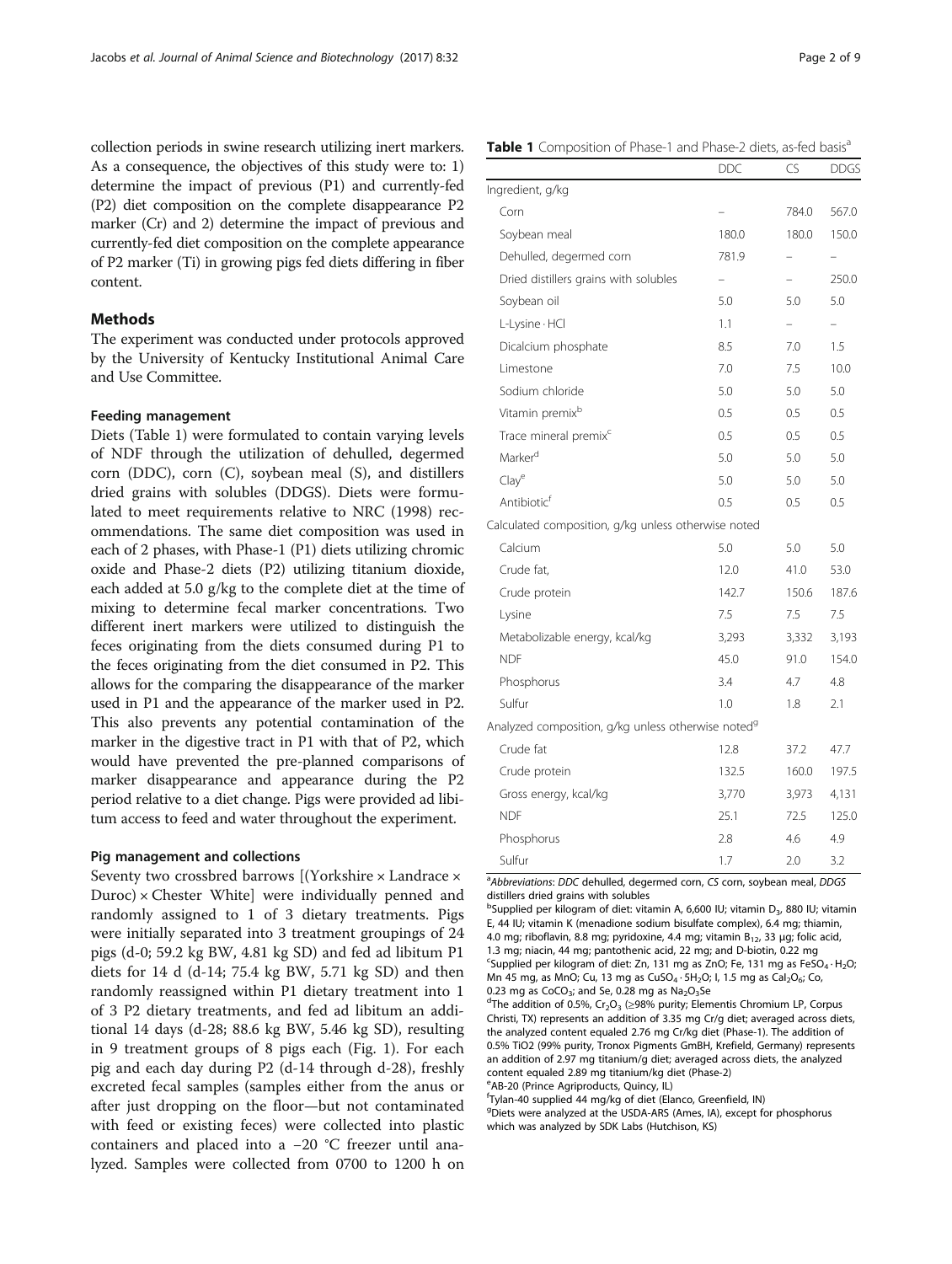<span id="page-2-0"></span>

each collection day to be consistent in sample collection during the 14 d and to ensure an adequate sample size for subsequent analysis.

## Chemical analysis

Prior to analysis, fecal samples were dried in a forced-air oven at 70 °C for 48 h prior to grinding. Feed and fecal samples were ground through a 1-mm screen before composition was determined. Chromic oxide in feces was analyzed for Cr at a commercial laboratory (SDK Labs, Hutchinson, KS) by inductively coupled plasma spectroscopy (Ultima 2; Horiba Jobin-Yvon Inc., Edison, NJ) according to standard method (3120B; American Public Health Association, 1992) with a limit of quantitation (LOQ) of 0.3 mg Cr/kg sample. Titanium dioxide in feces was analyzed for Ti by digesting the samples in sulfuric acid and hydrogen peroxide and subsequent absorbance was measured using a UV spectrophotometer (Method 988.05; [[16](#page-8-0)]), with a LOQ of 6 mg Ti/kg sample (USDA-ARS, Ames, IA). Because reporting a zero (0) for data below the LOQ artificially skews analytical values to 0, any value analyzed below the LOQ but above the limit of detection (values above the blank value used in standard curve assays), was assumed to be 50% of the LOQ, which is common in the chemical analysis industry.

# Calculations and statistical analysis

All data were analyzed using mixed model methods using PROC MIXED (SAS Inst., Cary, NC). The model included P1 dietary treatment, P2 dietary treatment, and  $P1 \times P2$  dietary interaction as fixed effects. For fecal Cr disappearance or Ti appearance during P2 as affected by the P1 diet, both d-14 BW and d-8 to 14 ADFI were used as model linear covariates [\[17](#page-8-0)]. However, for fecal Cr disappearance or Ti appearance during P2 as affected by the P2 diet, both d-14 BW and d-15 to 21 ADFI were used as model linear covariates. Only BW was utilized as a model linear covariate for the interaction between P1 and P2 diet. Regardless of significance, BW (which was often significant) and ADFI (which was often not significant) were retained in the model. Pig within treatment was included as a random effect in all models. Means are reported as least square means with fecal Cr or Ti concentrations plotted over time to show the disappearance of Cr and appearance of Ti during P2, relative to P1 or P2 diet composition. Fecal Cr or Ti concentrations for the final 7 d in P2, are not shown because there were

Table 2 Marker concentrations in corn-soybean meal diet containing either titanium dioxide, chromic oxide, or both titanium dioxide and chromic oxide<sup>a</sup>

|                                                            | Titanium, mg/kg diet | Chromium, mg/kg diet |
|------------------------------------------------------------|----------------------|----------------------|
| Diet 1-Cr <sub>2</sub> O <sub>3</sub>                      |                      |                      |
| Sample 1                                                   | 240                  | 2,700                |
| Sample 2                                                   | 173                  | 2,400                |
| Sample 3                                                   | 246                  | 2,900                |
| Sample 4                                                   | 161                  | 2,400                |
| Mean                                                       | 205                  | 2,600                |
| SD                                                         | 44                   | 245                  |
| CV                                                         | 21.6                 | 9.4                  |
| Diet $2$ -TiO <sub>2</sub>                                 |                      |                      |
| Sample 1                                                   | 2,491                | < 0.01               |
| Sample 2                                                   | 2,529                | < 0.01               |
| Sample 3                                                   | 2,635                | < 0.01               |
| Sample 4                                                   | 2,465                | < 0.01               |
| Mean                                                       | 2,530                |                      |
| SD                                                         | 75                   |                      |
| CV                                                         | 3.0                  |                      |
| Diet 3-Cr <sub>2</sub> O <sub>3</sub> and TiO <sub>2</sub> |                      |                      |
| Sample 1                                                   | 2,942                | 2,400                |
| Sample 2                                                   | 2,831                | 2,500                |
| Sample 3                                                   | 2,995                | 2,800                |
| Sample 4                                                   | 2,768                | 2,700                |
| Mean                                                       | 2,884                | 2,600                |
| SD                                                         | 103                  | 183                  |
| CV                                                         | 3.6                  | 7.0                  |

<sup>a</sup>The addition of 5,000 mg Cr<sub>2</sub>O<sub>3</sub> added  $\times$  99.3% purity  $\times$  684 g/kg Cr would result in an expected level of 3,395 mg Cr/kg diet. The addition of 5,000 mg TiO<sub>2</sub> added  $\times$  99.0% purity  $\times$  600 g/kg Cr would result in an expected level of 2,970 mg Ti/kg diet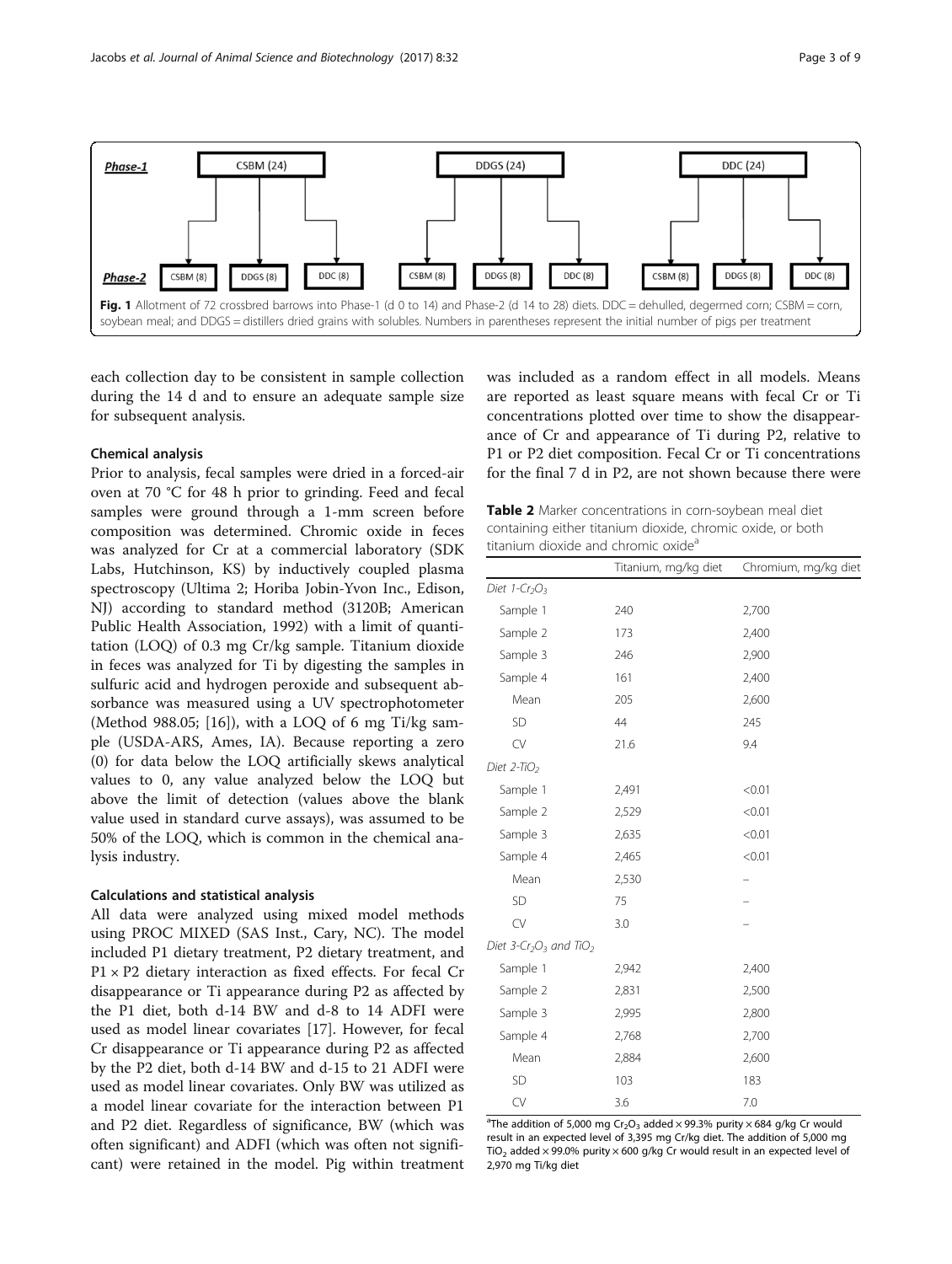<span id="page-3-0"></span>no changes in fecal Cr or Ti during that time period or the levels were below LOQ. Estimates of the number of days for fecal Cr to decrease to the LOQ or for fecal Ti to reach 95% of its maximum value for each  $P1 \times P2$  combination was determined fitting a 4 parameter sigmoidal logistic function  $\left[ \left( y = D + \frac{(A - D)}{1 + \left( \frac{x}{C} \right)^B} \right) \right]$ ; where  $x =$  collection time,  $y =$  the response value (Cr or Ti concentration), A = minimum point in the line  $B = slope$  in the middle of the curve,  $C = point$  of inflection,  $D = maximum$  of the line; Microsoft Excel 2010] to the overall treatment means.

# Results

### Dual marker recovery

A critical factor for the present study was that analysis of Cr and Ti in the same diet would not interfere with

the analysis of either element. To evaluate this, 3 separate corn-soybean meal diets were mixed which contained either 5 g chromic oxide/kg diet (Diet 1), 5 g titanium dioxide/kg diet (Diet 2), or both 5 g chromic oxide and 5 g titanium dioxide/kg diet (Diet 3). Although Cr analysis was lower than expected averaging 2,600 mg Cr/kg diet versus an expected level of 3,395 mg Cr/kg diet (5,000 mg  $Cr_2O_3$  added × 99.3% purity × 684 g/kg Cr), it did not differ whether added either alone (Diet 1) or with titanium dioxide (Diet 3), Table [2](#page-2-0). Titanium in Diets 2 and 3 averaged 2,502 mg/kg diet after subtracting out the apparent background Ti level noted in Diet 1. This too was lower than the expected value of 2,970 mg Ti/kg diet (5,000 mg TiO<sub>2</sub> added × 99.0% purity × 600 g/kg Ti). There were slight differences in Ti levels between Diet 2 (2,530 mg Ti/ kg diet) with only  $TiO<sub>2</sub>$  added, and Diet 3 (2,884 mg Ti/kg diet) when both and  $Cr_2O_3$  and  $TiO_2$ .

Table 3 Fecal chromium (mg/g fecal DM) of growing pigs during Phase-2 when fed different diets during Phase-1 and Phase-2

| Phase $\times$ diet combinations |             | Collection dayb |      |      |      |      |                  |            |      |  |
|----------------------------------|-------------|-----------------|------|------|------|------|------------------|------------|------|--|
| Phase-1                          | Phase-2     | 14              | 15   | 16   | 17   | 18   | 19               | $20\,$     | 21   |  |
| CS <sup>a</sup>                  | CS          | 21.6            | 20.2 | 16.2 | 3.2  | 0.6  | LOQ <sup>c</sup> | LOQ        | LOQ  |  |
| ${\sf CS}$                       | <b>DDGS</b> | 17.8            | 20.6 | 17.7 | 1.1  | 0.4  | LOQ              | LOQ        | LOQ  |  |
| ${\sf CS}$                       | DDC         | 19.5            | 21.4 | 18.0 | 5.7  | 1.8  | 0.8              | 0.3        | LOQ  |  |
| <b>DDGS</b>                      | ${\sf CS}$  | 15.3            | 15.4 | 10.7 | 0.4  | LOQ  | LOQ              | <b>LOQ</b> | LOQ  |  |
| <b>DDGS</b>                      | <b>DDGS</b> | 14.2            | 15.8 | 11.3 | 0.3  | LOQ  | LOQ              | <b>LOQ</b> | LOQ  |  |
| <b>DDGS</b>                      | <b>DDC</b>  | 15.3            | 17.5 | 18.2 | 9.7  | 2.4  | 0.4              | 0.3        | LOQ  |  |
| DDC                              | ${\sf CS}$  | 60.4            | 60.8 | 32.8 | 0.6  | LOQ  | LOQ              | <b>LOQ</b> | LOQ  |  |
| $\mathsf{DDC}$                   | <b>DDGS</b> | 64.0            | 55.8 | 26.3 | 3.0  | LOQ  | <b>LOQ</b>       | <b>LOQ</b> | LOQ  |  |
| <b>DDC</b>                       | <b>DDC</b>  | 63.5            | 60.4 | 32.3 | 8.3  | 1.5  | 0.4              | <b>LOQ</b> | LOQ  |  |
| SE                               |             | 2.47            | 2.85 | 4.92 | 2.21 | 0.35 | 0.11             | 0.04       | 0.02 |  |
| Interaction P value              |             | 0.01            | 0.01 | 0.01 | 0.02 | 0.01 | 0.01             | 0.01       | 0.01 |  |
| Main effect of Phase-1 diet      |             |                 |      |      |      |      |                  |            |      |  |
| Phase-1                          | Phase-2     |                 |      |      |      |      |                  |            |      |  |
| <b>CS</b>                        | CS/DDGS/DDC | 20.1            | 20.1 | 17.4 | 3.5  | 0.9  | 0.3              | <b>LOQ</b> | LOQ  |  |
| <b>DDGS</b>                      | CS/DDGS/DDC | 15.5            | 16.2 | 13.8 | 3.6  | 0.9  | LOQ              | <b>LOQ</b> | LOQ  |  |
| <b>DDC</b>                       | CS/DDGS/DDC | 62.5            | 58.6 | 30.1 | 3.8  | 0.6  | LOQ              | LOQ        | LOQ  |  |
| <b>SE</b>                        |             | 1.00            | 1.45 | 2.82 | 1.37 | 0.36 | 0.10             | 0.04       | 0.03 |  |
| $P$ value                        |             | 0.01            | 0.01 | 0.01 | 0.98 | 0.76 | 0.46             | 0.28       | 0.60 |  |
| Main effect of Phase-2 diet      |             |                 |      |      |      |      |                  |            |      |  |
| Phase-1                          | Phase-2     |                 |      |      |      |      |                  |            |      |  |
| CS/DDGS/DDC                      | <b>CS</b>   | 29.9            | 26.4 | 20.0 | 1.6  | 0.3  | LOQ              | <b>LOQ</b> | LOQ  |  |
| CS/DDGS/DDC                      | <b>DDGS</b> | 31.9            | 29.2 | 18.9 | 2.0  | 0.3  | LOQ              | <b>LOQ</b> | LOQ  |  |
| CS/DDGS/DDC                      | <b>DDC</b>  | 31.8            | 34.3 | 22.4 | 7.7  | 1.9  | 0.5              | 0.3        | LOQ  |  |
| SE                               |             | 5.75            | 6.08 | 3.85 | 1.06 | 0.21 | 0.01             | 0.02       | 0.01 |  |
| $P$ value                        |             | 0.95            | 0.57 | 0.81 | 0.01 | 0.01 | 0.01             | 0.01       | 0.01 |  |

a<br>Abbreviations: CS corn-soybean meal based diet, DDGS corn-soybean meal-distillers dried grains based diet, DDC dehulled, degermed corn-soybean meal based diet. For Phase-1, ADFI from d 1 to 14 was 2.94, 2.79, and 2.66 kg (SE = 0.07 kg) for pigs fed the DDC, CS, and DDGS diets, respectively. For Phase-2, ADFI from d 14 to 28 was 2.91, 2.84, and 2.63 kg (SE = 0.21 kg) for pigs fed the DDC, CS, and DDGS diets, respectively

b<br>
<sup>b</sup>Collection day following change from Phase-1 to Phase-2 diet, with d 14 representing the last day of the diet containing the Cr marker was fed  $c$ LOQ = limit of quantitation; 0.3 mg Cr/kg; with ½ LOQ used for statistical analysis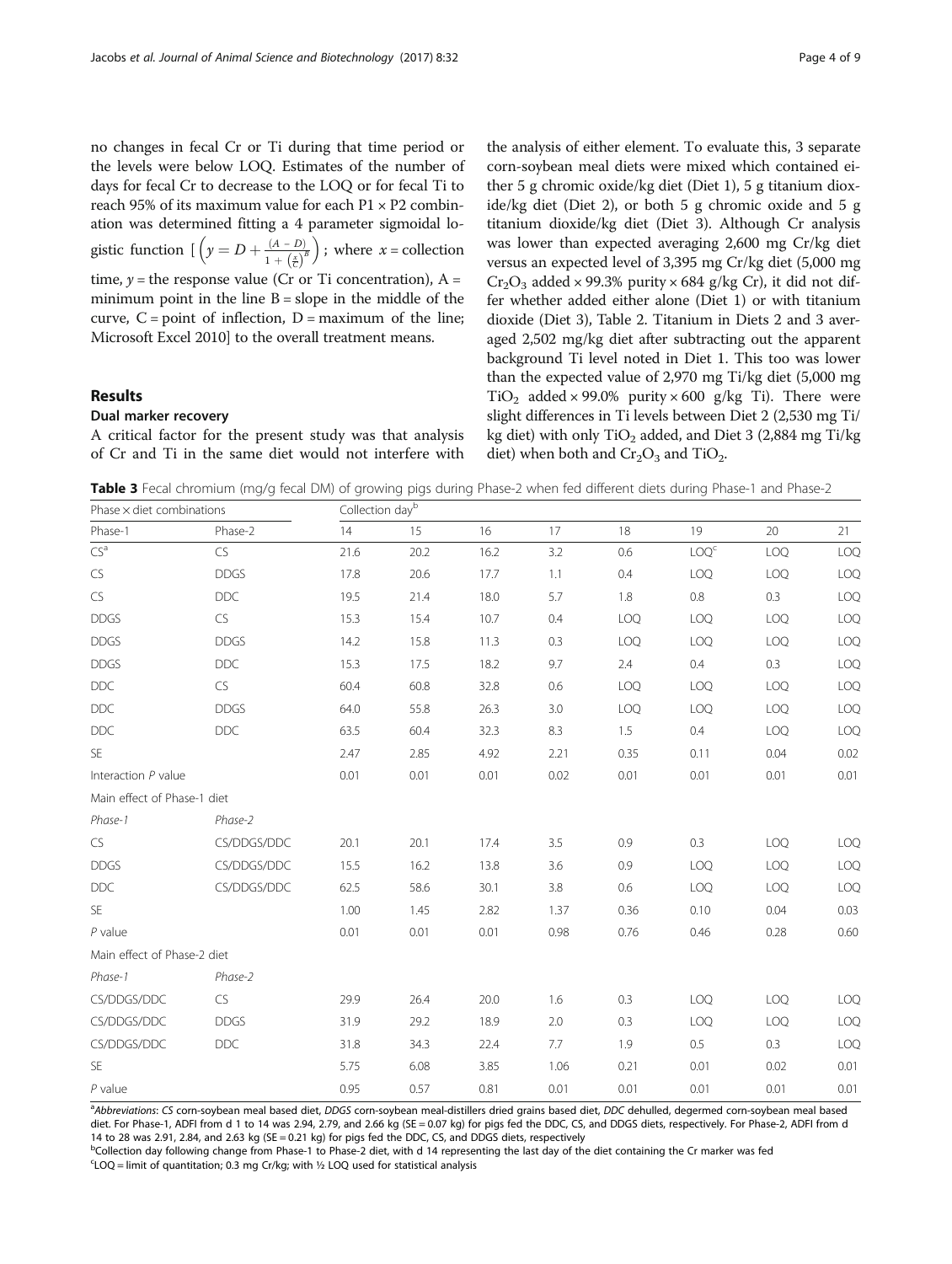# Fecal Cr disappearance

Interactions occurred between P1 and P2 diets on fecal Cr disappearance  $(P < 0.01)$  during P2, with specific values and significance levels listed in Table [3](#page-3-0) and graphically depicted in Fig. 2a. Averaged across diet changes, when dietary NDF was increased in the diets fed to pigs from P1 to P2 (i.e., pigs fed the CS diet



Fig. 2 a Fecal Cr concentration of growing pigs during Phase 2 as affected by the combination of Phase 1 and Phase 2 diets. Abbreviations: CS, corn-soybean meal based diet; DDGS, corn-soybean meal-distillers dried grains based diet; DDC, dehulled, degermed corn-soybean meal based diet. First abbreviation in legend represents the Phase-1 diet and the second abbreviation in the legend represents the Phase-2 diet. Collection day following change from Phase-1 to Phase-2 diet with d-0 being the day of diet change. **b** Fecal Cr concentration of growing pigs during Phase 2 as affected by Phase 1 diet. Legend abbreviations: CS, corn-soybean meal based diet; DDGS, corn-soybean meal-distillers dried grains based diet; DDC, dehulled, degermed corn-soybean meal based diet. Collection day following change from Phase-1 to Phase-2 diet with d-0 being the day of diet change. c Fecal Cr concentration of growing pigs during Phase 2 as affected by Phase 2 diet. Legend abbreviations: CS, corn-soybean meal based diet; DDGS, corn-soybean meal-distillers dried grains based diet; DDC, dehulled, degermed corn-soybean meal based diet. Collection day following change from Phase-1 to Phase-2 diet with d-0 being the day of diet change

switched to the DDGS diet and pigs fed the DDC diet switched to either the CS or DDGS diet), it took 2.6 d for each 5 percentage unit increase in NDF for P2 fecal Cr to decrease below the LOQ of 0.3 mg/kg fecal DM. In contrast, when dietary NDF was decreased in the diets fed to pigs from P1 to P2 (i.e., pigs fed the CS diet switched to the DDC diet and pigs fed the DDGS diet switched to either the CS or DDC diet), it took 3.5 d for each 5 percentage unit decrease in NDF for P2 fecal Cr to decrease below the LOQ (Tables [3](#page-3-0) and [5](#page-6-0)). When pigs remained on the same diets from P1 to P2, pigs continually fed the DDC diet containing 25.1 g/kg NDF took 5.1 d for P2 fecal Cr to decrease below the LOQ, while pigs fed the CS diet containing 72.5 g/kg NDF and the DDGS diet containing 125.0 g/kg NDF took 4.1 d and 2.5 d, respectively, for P2 fecal Cr to decrease below the LOQ (Tables [3](#page-3-0) and [5\)](#page-6-0).

The main effect of the P1 diet on P2 fecal Cr concentration is reported in Table [3](#page-3-0) and graphically depicted in Fig. 2b. For d-14 and the following 2 d, pigs fed the DDC diet in P1 had a greater P2 fecal Cr concentration of than for pigs fed either the CS or DDGS diet, with pigs fed the CS diet having a higher P2 fecal Cr than pigs fed the DDGS diet for d-14 and d-15, but equal on d-16. No dietary differences were noted thereafter. The main effect of P2 diet on P2 fecal Cr concentration is additionally reported in Table [3](#page-3-0) and graphically depicted in Fig. 2c. Phase 2 diets had no impact on P2 fecal Cr concentration among pigs fed the diets for d-14 through d-16, with pigs fed the DDC diet having a higher P2 fecal Cr concentration than pigs fed either the CS or DDGS diets on d-17 and d-18, with no differences in P2 fecal Cr concentration between pigs fed the CS or DDGS diets. Subsequent to d-18, P2 fecal Cr fell below the LOQ for pigs fed the CS or the DDGS diet, but did not decrease below the LOQ in pigs fed the DDC diet until d-21.

## Fecal Ti appearance

Similar to that observed for fecal Cr disappearance, interactions were noted between P1 and P2 diets on fecal Ti appearance during P2, with specific values and significance levels listed in Table [4](#page-5-0), and graphically depicted in Fig. [3a.](#page-6-0) Averaged across diet changes, when dietary NDF was increased in the diets fed to pigs from P1 to P2 (i.e., pigs fed the CS diet switched to the DDGS diet and pigs fed the DDC diet switched to either the CS or DDGS diet), it took 2.4 d for each 5 percentage units increase in NDF for P2 fecal Ti to approach its maximum level. In contrast, when dietary NDF was decreased in the diets fed to pigs from P1 to P2 (i.e., pigs fed the CS diet switched to the DDC diet and pigs fed the DDGS diet switched to either the CS or DDC diet), it took 3.2 d for each 5 percentage units decrease in NDF for P2 fecal Ti to approach its maximum level (Tables [4](#page-5-0) and [5](#page-6-0)). When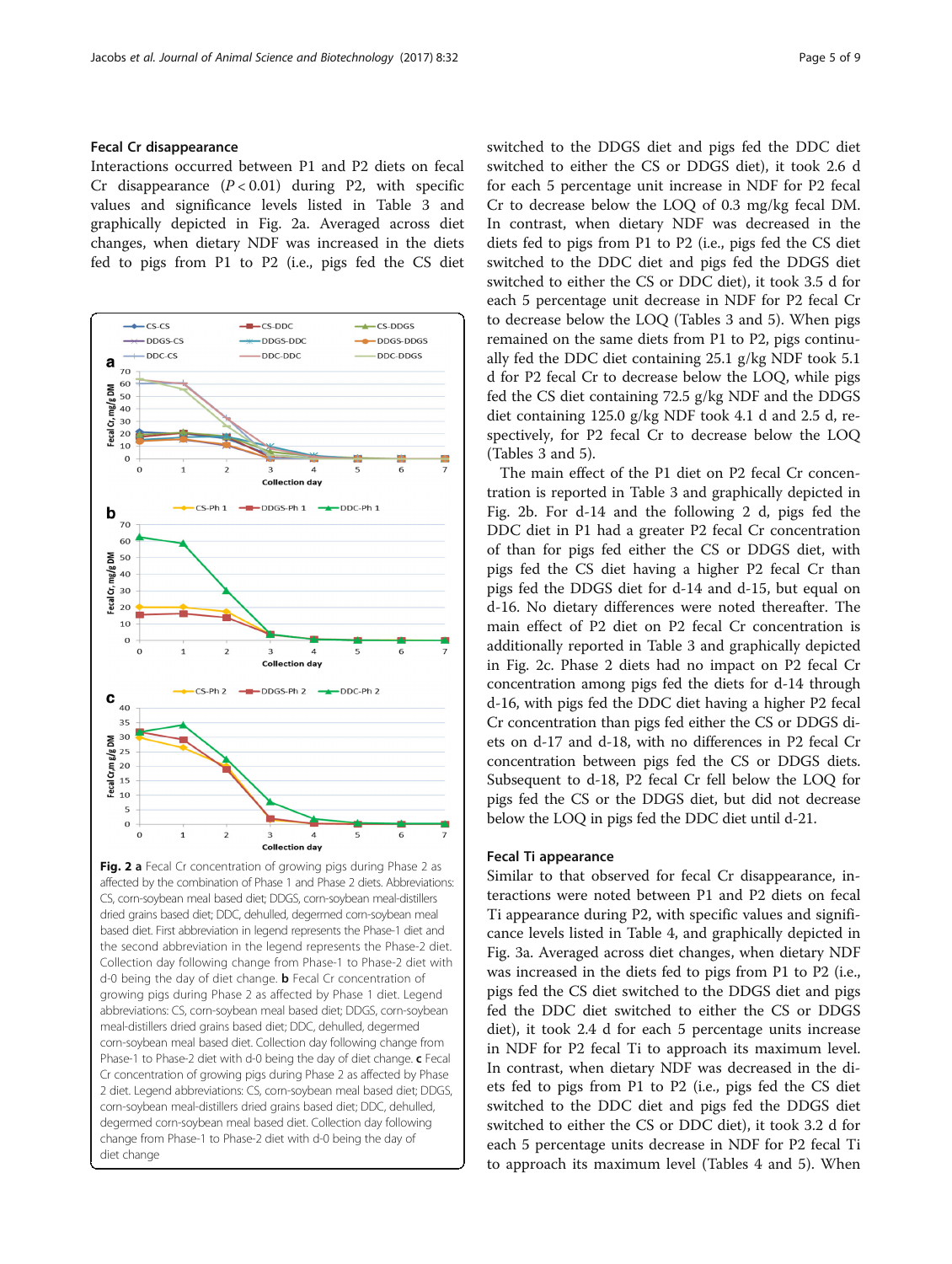| Phase $\times$ diet combinations |             | Collection dayb  |            |      |      |      |      |      |      |
|----------------------------------|-------------|------------------|------------|------|------|------|------|------|------|
| Phase-1                          | Phase-2     | 14               | 15         | 16   | 17   | 18   | 19   | 20   | 21   |
| $CS^a$                           | CS          | LOQ <sup>c</sup> | LOQ        | 7.3  | 22.0 | 25.9 | 28.1 | 27.4 | 24.8 |
| CS                               | <b>DDGS</b> | <b>LOQ</b>       | LOQ        | LOQ  | 15.4 | 15.9 | 17.9 | 18.3 | 16.1 |
| ${\sf CS}$                       | <b>DDC</b>  | <b>LOQ</b>       | LOQ        | 10.1 | 45.6 | 56.7 | 60.6 | 58.1 | 58.8 |
| <b>DDGS</b>                      | ${\sf CS}$  | <b>LOQ</b>       | LOQ        | 9.2  | 22.9 | 25.6 | 25.5 | 26.2 | 25.7 |
| <b>DDGS</b>                      | <b>DDGS</b> | <b>LOQ</b>       | LOQ        | 6.5  | 16.8 | 16.1 | 17.2 | 18.7 | 16.4 |
| <b>DDGS</b>                      | <b>DDC</b>  | <b>LOQ</b>       | LOQ        | LOQ  | 34.9 | 55.6 | 59.8 | 61.4 | 62.1 |
| <b>DDC</b>                       | CS          | <b>LOQ</b>       | <b>LOQ</b> | 10.0 | 24.2 | 22.2 | 23.2 | 23.8 | 23.4 |
| <b>DDC</b>                       | <b>DDGS</b> | <b>LOQ</b>       | LOQ        | 9.7  | 17.3 | 17.9 | 17.6 | 18.9 | 19.1 |
| <b>DDC</b>                       | <b>DDC</b>  | <b>LOQ</b>       | LOQ        | 26.5 | 50.4 | 64.0 | 65.3 | 65.2 | 68.3 |
| SE                               |             | 0.11             | 0.58       | 2.82 | 1.87 | 2.06 | 2.16 | 1.81 | 2.06 |
| Interaction $P$ value            |             | 0.01             | 0.83       | 0.01 | 0.01 | 0.01 | 0.01 | 0.01 | 0.01 |
| Main effect of Phase-1 diet      |             |                  |            |      |      |      |      |      |      |
| Phase-1                          | Phase-2     |                  |            |      |      |      |      |      |      |
| ${\sf CS}$                       | CS/DDGS/DDC | <b>LOQ</b>       | LOQ        | 8.2  | 26.6 | 31.4 | 33.1 | 32.2 | 31.1 |
| <b>DDGS</b>                      | CS/DDGS/DDC | <b>LOQ</b>       | LOQ        | 6.1  | 23.5 | 32.1 | 33.2 | 34.2 | 34.0 |
| <b>DDC</b>                       | CS/DDGS/DDC | <b>LOQ</b>       | <b>LOQ</b> | 15.7 | 31.8 | 33.6 | 35.7 | 34.8 | 37.9 |
| SE                               |             | 0.06             | 0.20       | 2.62 | 3.67 | 4.74 | 3.99 | 5.08 | 5.31 |
| $P$ value                        |             | 0.01             | 0.01       | 0.03 | 0.22 | 0.93 | 0.88 | 0.91 | 0.61 |
| Main effect of Phase-2 diet      |             |                  |            |      |      |      |      |      |      |
| Phase-1                          | Phase-2     |                  |            |      |      |      |      |      |      |
| CS/DDGS/DDC                      | CS          | <b>LOQ</b>       | LOQ        | 9.9  | 23.1 | 24.8 | 25.5 | 26.1 | 25.3 |
| CS/DDGS/DDC                      | <b>DDGS</b> | <b>LOQ</b>       | <b>LOQ</b> | 10.0 | 17.4 | 18.9 | 19.8 | 19.9 | 19.7 |
| CS/DDGS/DDC                      | <b>DDC</b>  | <b>LOQ</b>       | LOQ        | 10.9 | 42.6 | 56.3 | 60.1 | 60.8 | 61.3 |
| SE                               |             | 0.17             | 0.36       | 2.86 | 1.52 | 0.70 | 0.81 | 0.78 | 0.76 |
| $P$ value                        |             | 0.79             | 0.48       | 0.96 | 0.01 | 0.01 | 0.01 | 0.01 | 0.01 |

<span id="page-5-0"></span>Table 4 Fecal titanium (mg/g fecal DM) of growing pigs during Phase-2 when fed different diets during Phase-1 and Phase-2

a

a

abbreviations: CS corn-soybean meal based diet, DDGS corn-soybean meal-distillers dried grains based diet, DDC dehulled, degermed corn-soybean meal based diet. For Phase-1, ADFI from d 1 to 14 was 2.94, 2.79, and 2.66 kg (SE = 0.07 kg) for pigs fed the DDC, CS, and DDGS diets, respectively. For Phase-2, ADFI from d 14 to 28 was 2.91, 2.84, and 2.63 kg (SE = 0.21 kg) for pigs fed the DDC, CS, and DDGS diets, respectively

b<br>
<sup>b</sup>Collection day following change from Phase-1 to Phase-2 diet, with d 14 representing the first day of the diet containing the Ti marker was fed

 $c$ LOQ = limit of quantitation; 6 mg Ti/kg. with  $\frac{1}{2}$  LOQ used for statistical analysis

pigs remained on the same diets from P1 to P2, pigs continually fed the DDC diet containing 25.1 g/kg NDF took 4.6 d for P2 fecal Ti to reach 95% of the maximum level, while pigs fed the CS diet containing 72.5 g/kg NDF and the DDGS diet containing 125.0 g/kg NDF took 3.7 d and 2.8 d, respectively, for P2 fecal Ti to reach 95% of its maximum level (Tables 4 and [5\)](#page-6-0).th=tlb=

The main effect of the P1 diet on P2 fecal Ti concentration is reported in Table 4 and graphically depicted in Fig. [3b.](#page-6-0) Prior to d-16, fecal Ti was below the laboratory LOQ of 6 mg/kg fecal DM. On d-16, P2 fecal Ti for pigs fed the DDC diet in P1 was greater than for pigs fed the CS or DDGS diets, with no difference observed in P2 fecal Ti between pigs fed the CS and DDGS diets. After d-16, diets fed during P1 had no effect on P2 fecal Ti concentrations. The main effect of P2 diet on P2 fecal Ti concentration is reported in Table 4 and graphically depicted in Fig. [3c.](#page-6-0) There were no differences observed between P2 fecal Ti concentrations among pigs fed the diets for d-14 through d-16. From d-17 through d-21, pigs fed the DDC diet during P2 had a higher P2 fecal Ti concentration than pigs fed either the CS or DDGS diets, and pigs fed the CS diet had a higher P2 fecal Ti concentration when compared to pigs fed the DDGS diets.

# **Discussion**

Others [[18](#page-8-0)–[20](#page-8-0)] have reviewed criteria necessary for the use of markers in digestibility studies, but in addition to these, a critical factor for the present study was that analysis of Cr and Ti in the same diet would not interfere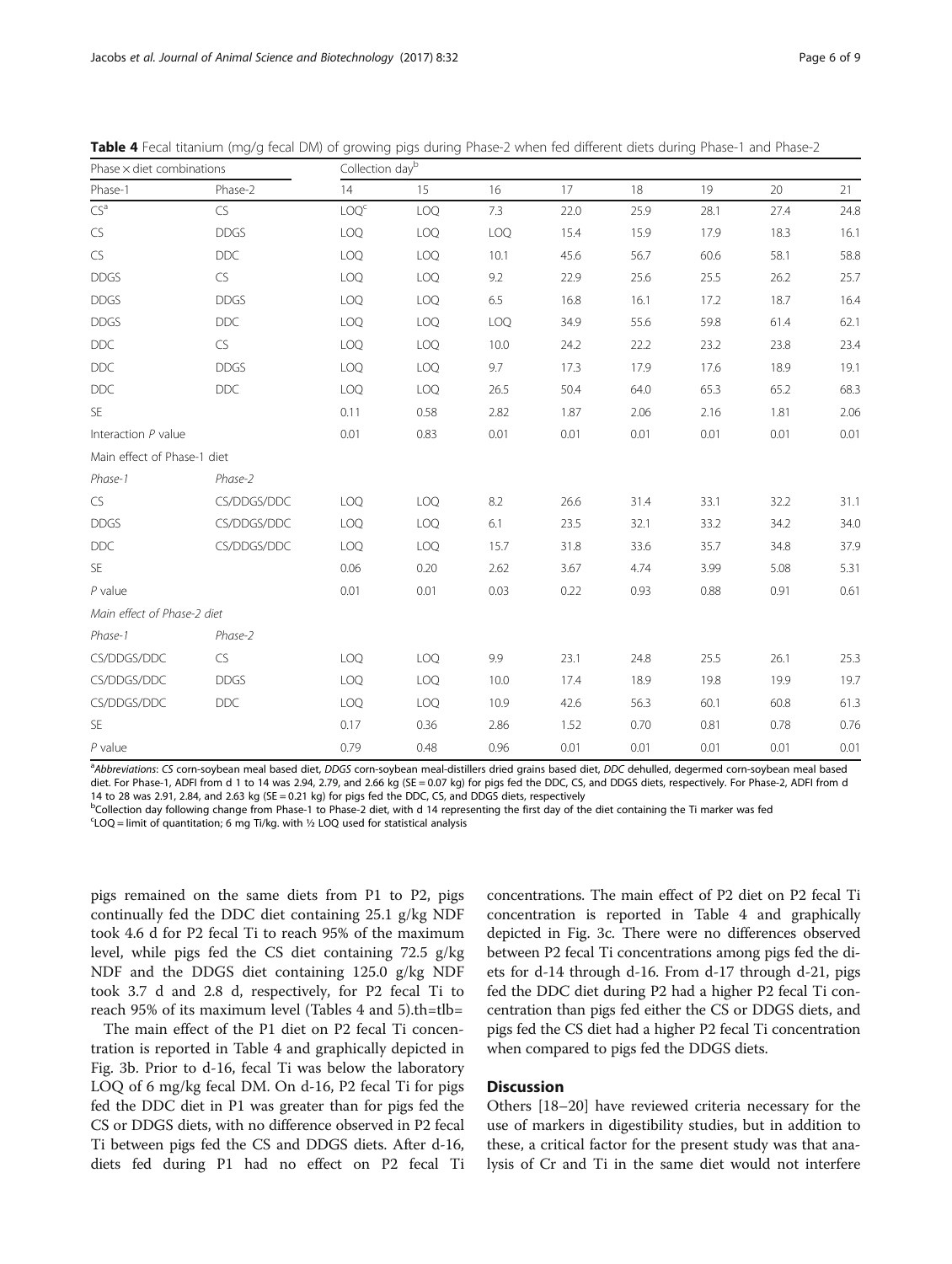with the analysis of either element. Full recovery of Cr diet and the second abbreviation in the legend represents the Phase-2 diet. Collection day following change from Phase-1 to Phase-2 diet with d-0 being the day of diet change. **b** Fecal Ti concentration during Phase 2 as affected by Phase 1 diet. Legend abbreviations: CS, corn-soybean meal based diet; DDGS, corn-soybean meal-distillers dried grains based diet; DDC, dehulled, degermed corn-soybean meal based diet. Collection day following change from Phase-1 to Phase-2 diet with d-0 being the day of diet change. c Fecal Ti concentration during Phase 2 as affected by Phase 2 diet. Legend abbreviations: CS, corn-soybean meal based diet; DDGS, corn-soybean meal-distillers dried grains based diet; DDC, dehulled, degermed corn-soybean meal based diet. Collection day following change from Phase-1 to Phase-2 diet with d-0 being the day of diet change

corn-soybean meal based diet; DDGS, corn-soybean meal-distillers dried grains based diet; DDC, dehulled, degermed corn-soybean meal based diet. First abbreviation in legend represents the Phase-1

[[20, 21](#page-8-0)] and Ti [\[22, 23](#page-8-0)] has been shown to be problematic, which was the case in our dual marker recovery experiment (Cr recovery of 77%, Ti recovery of 84%; Table [2](#page-2-0)) and animal experiment (Cr recovery of 82%, Ti recovery of 97%; Table [1\)](#page-1-0) as well. The lack of any major differences in recovery of dual markers in our experiment is supported by others [\[24](#page-8-0), [25\]](#page-8-0) who have noted little impact of dual markers on individual marker

<sup>a</sup>Abbreviations: CS corn-soybean meal based diet, DDGS corn-soybean mealdistillers dried grains based diet, DDC dehulled, degermed corn-soybean meal based diet

<sup>b</sup>Change in analyzed dietary NDF, percentage units

<sup>c</sup>As determined by sigmoidal response of phase x diet treatment means obtained from Table [3.](#page-3-0) The Cr limit of quantitation was 0.3 mg Cr/kg  $d$ As determined by sigmoidal response of phase  $\times$  diet treatment means obtained from Table [4.](#page-5-0) The Ti limit of quantitation was 6 mg Ti/kg

recovery. Nonetheless, despite any potential differences in marker recovery, we believe that the data obtained in our animal experiment is valid in determining the time from which a new collection period could begin without the previous marker interfering with the results obtained in the subsequent collection period. Taken together, the literature and our data suggest that use of two markers within the digestive tract does not compromise or confound the results that we obtained in our animal experiment. We also chose to sample pigs at the same time each day to eliminate any confounding effects relative to diurnal variation in fecal composition that has been previously reported [[12,](#page-7-0) [26, 27](#page-8-0)].

Numerous experiments have been conducted to describe the time of first or 5% marker appearance [\[4](#page-7-0), [5](#page-7-0), [11,](#page-7-0) [28](#page-8-0)], mean transit rate [\[6](#page-7-0), [8,](#page-7-0) [28](#page-8-0)–[31\]](#page-8-0) or 25, 50, 80, or 95% of the marker excreted [[4, 5](#page-7-0), [7](#page-7-0)]; values which are useful in mathematical modeling of digestion [[3\]](#page-7-0). This was not the focus of our experiment as we chose to only determine when P2 fecal Cr reached its minimum LOQ and when P2 fecal Ti reached 95% of its maximum because we were interested in if the previous or present diet affected when a dietary marker was completely excreted (Cr, Table [3](#page-3-0)) or stabilized (Ti, Table [4\)](#page-5-0).

It is well known that the dietary fiber type and level affects rate of passage [\[6](#page-7-0)–[8](#page-7-0)]. These effects were not, however, independent from the previous diet fed as indicated by the interaction between diets fed during P1 and P2. The current data indicate that as dietary NDF increased from P1 to P2, it took less time for P2 fecal Cr to decrease

| $\leftarrow$ CS-DDGS<br>$-DDGS-DDGS$<br>DDC-DDGS | Table 5 Sigmoidal response parameters for P2 fecal Cr<br>disappearance and P2 fecal Ti appearance for growing pigs fed<br>different diets during Phase-1 and Phase-2 |                                     |                            |                                               |                                        |  |  |  |
|--------------------------------------------------|----------------------------------------------------------------------------------------------------------------------------------------------------------------------|-------------------------------------|----------------------------|-----------------------------------------------|----------------------------------------|--|--|--|
|                                                  |                                                                                                                                                                      | Phase $\times$ diet<br>combinations |                            | Fecal Cr<br>disappearance,                    | Fecal Ti<br>appearance,                |  |  |  |
|                                                  | Phase-                                                                                                                                                               | Phase-                              | $\%$<br>Units <sup>b</sup> | d reach limit of<br>quantitation <sup>c</sup> | d to reach 95%<br>maximum <sup>d</sup> |  |  |  |

 $CS^a$  CS 0 4.1 3.7 CS DDGS +5.25 3.3 3.5 CS DDC −4.74 4.9 3.9 DDGS CS −5.25 3.1 3.5 DDGS DDGS 0 2.5 2.8 DDGS DDC −9.99 4.8 4.2 DDC CS +4.74 2.6 2.2 DDC DDGS +9.99 3.8 3.2 DDC DDC 0 5.1 4.6

1



 $cs$ -DDC

DDGS-DDC

<span id="page-6-0"></span> $-$ CS-CS

-DDGS-CS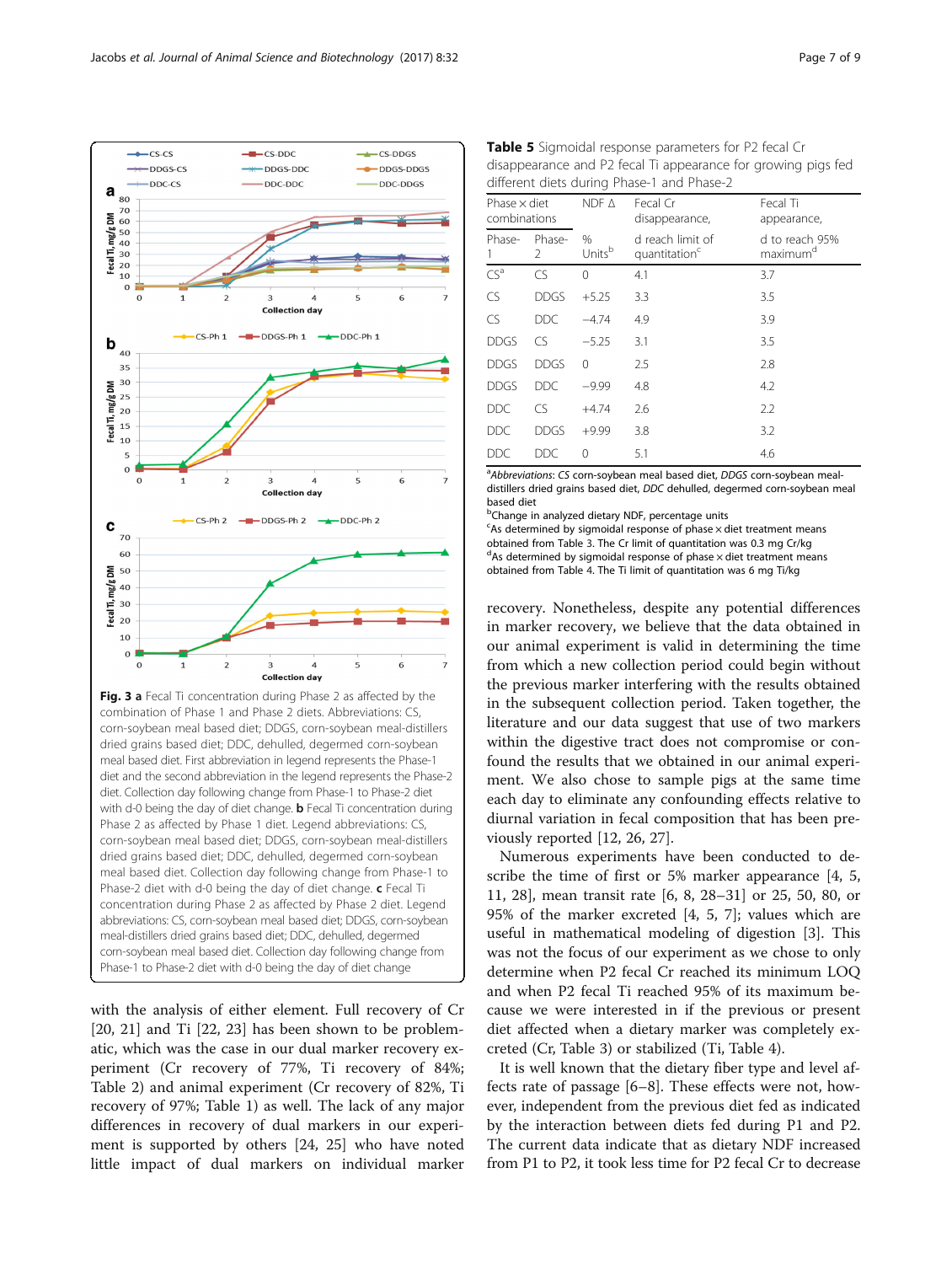<span id="page-7-0"></span>(2.6 d) or P2 fecal Ti to be maximized (2.4 d), than if NDF was decreased from P1 to P2, where it took 3.5 d for P2 fecal Cr to decrease or 3.2 d for P2 fecal Ti to be maximized. These effects were independent from feed intake in the current study because in most instances ADFI was not a significant covariate (although ADFI was still retained in the model to eliminate even minimal feed intake differences). Differences in P2 fecal marker concentration (Cr or Ti in the current study) by diet type were expected due to digestibility differences among ingredients utilized in diet formulations. With components in the diets digested to different degrees but the marker remaining undigested, subsequent Cr or Ti concentration should have changed proportionally. In the current experiment, pigs fed the diet having the greatest digestibility (DDC) resulted in the greatest fecal marker concentration, followed by pigs fed the CS diet, and lastly, by pigs fed the DDGS diet.

# Conclusions

Overall, data from the present study indicate that as the digestibility of the diets increased (i.e., decreasing dietary NDF), it took progressively longer for P2 fecal Cr to be excreted or P2 fecal Ti to be maximized (approximately 2.5 d) than if diets that were decreasing in digestibility (i.e., increasing dietary NDF) were fed (approximately 3.4 d), a difference of approximately 1 d. For pigs fed diets containing a moderate amount of DDGS or only corn and soybean meal, the complete elimination of Cr in P2 feces or maximum appearance of Ti in P2 feces was approximately 3 and 4 d, respectively. In contrast, pigs fed diets containing highly digestible ingredients such as DDC (or semi-purified diets as are used in some experimental methodologies) took longer for clearance or equilibrium, approximately 5 d in the current experiment. This information is critical to know when pigs are utilized either once or for multiple times in digestibility experiments containing inert makers, and suggest that caution must be taken so as to not have previous dietary marker addition remain in the digestive tract or feces to confound subsequent experimental results.

#### Abbreviations

ADFI: Average daily feed intake; BW: Body weight; C: Corn; Cr: Chromium; CV: Coefficient of variation; d: Day; DDC: Dehulled ddgermed corn; DDGS: Distillers dried grains with solubles; h: Hour; LOQ: Limit of quantitation; NDF: Neutral detergent fiber; P1: Phase 1; P2: Phase 2; S: Soybean meal; SD: Standard deviation; Se: Standard error; Ti: Titanium

#### Acknowledgements

The authors express thanks to J. Cook at the National Laboratory for Agriculture and the Environment (Ames, Iowa) for laboratory assistance. Appreciation is also expressed to H. J. Monegue and W. Patton (University of Kentucky, Lexington) for assistance in the care of pigs and to D. Higginbotham (University of Kentucky, Lexington) for help in diet preparation; and to Akey Inc. (Lewisburg, OH) and DSM Nutritional Products Inc. (Parsippany, NJ) for ingredients used in the diets. Mention of a trade name, proprietary product, or specific equipment does not constitute a guarantee or warranty by the USDA, Iowa State University, or the University of Kentucky and does not imply approval to the exclusion of other products that may be suitable. The USDA is an equal opportunity provider and employer.

### Funding

No external funds were used in the design, collection, analysis, interpretation, or writing of this manuscript.

#### Availability of data and materials

The dataset supporting the conclusions of this article is included within the article.

#### Authors' contributions

BMJ, MDL, and BJK conceived and performed the experiment. All authors assisted in data analysis, interpreting and proofing the manuscript, and approving the final version of the manuscript.

#### Competing interests

The authors declare that they have no conflicts of interests that could be perceived as prejudicing the impartiality of this paper.

#### Consent for publication

Not applicable.

## Ethics approval and consent to participate

All procedures conducted under protocols approved by the University of Kentucky Institutional Animal Care and Use Committee, Lexington, Kentucky.

#### Author details

<sup>1</sup>Department of Animal Science, Iowa State University, Ames 50010, USA. <sup>2</sup>Department of Animal and Food Sciences, University of Kentucky, Lexington 40546, KY, USA. <sup>3</sup>USDA-ARS-National Laboratory for Agricultural and the Environment, Ames 50010, IA, USA.

# Received: 7 September 2016 Accepted: 21 March 2017 Published online: 01 April 2017

#### References

- 1. Adeola A. Digestion and balance techniques in pigs. In: Lewis AJ, Southern LL, editors. Swine nutrition. Boca Raton: CRC Press; 2001. p. 903–16.
- 2. Low AG. Nutritional regulation of gastric secretion, digestion and emptying. Nutr Res Rev. 1990;3:229–52.
- 3. Bastianelli D, Sauvant D, Rerat A. Mathematical modeling of digestion and nutrient absorption in pigs. J Anim Sci. 1996;74:1879–87.
- 4. Castle EJ, Castle ME. The rate of passage of food through the alimentary tract of pigs. J Agric Sci. 1956;47:196–203.
- 5. Castle EJ, Castle ME. Further studies of the rate of passage of food through the alimentary tract of pigs. J Agric Sci. 1957;49:106–12.
- 6. Cherbut C, Barry JJL, Wyers M, Delort-Laval J. Effect of the nature of dietary fibre on transit time and faecal excretion in the growing pig. Anim Feed Sci Technol. 1988;20:327–33.
- 7. Freire JPB, Guerreiro AJG, Cunha LF, Aumaitre A. Effect of dietary fibre source on total tract digestibility, caecum volatile fatty acids and digestive transit time in the weaned piglet. Anim Feed Sci Technol. 2000;87:71–83.
- 8. Le Goff G, van Milgen J, Noblet J. Influence of dietary fibre on digestive utilization and rate of passage in growing pigs, finishing pigs and adult sow. Anim Sci. 2002;74:503–15.
- 9. Potkins ZV, Lawrence TLJ, Thomlinson JR. Effects of structural and nonstructural polysaccharides in the diet of the growing pig on gastric emptying rate and rate of passage of digesta to the terminal ileum and through the total gastrointestinal tract. Br J Nutr. 1991;65:391–413.
- 10. Varel VH, Jung HG, Pond WG. Effects of dietary fiber of young adult genetically lean, obese and contemporary pigs: rate of passage, digestibility and microbiological data. J Anim Sci. 1988;66:707–12.
- 11. Holzgraefe DP, Fahey Jr GC, Jensen AH. Influence of dietary alfalfa: orchardgrass hay and lasalocid on in vitro estimates of dry matter digestibility and volatile fatty acid concentrations of cecal contents and rate of digesta passage in sows. J Anim Sci. 1985;60:1235–46.
- 12. Jorgensen H, Lindberg JE, Andersson C. Diurnal variation in the composition of ileal digesta and the ileal digestibilities of nutrients in growing pigs. J Sci Food Agric. 1997;74:244–50.
- 13. Imbeah M, Sauer WC, Caine WR. Comparison of the single dose and withdrawal method for measuring the rate of passage of two digestibility markers in digesta collected form the distal ileum and feces in growing pigs. Anim Feed Sci Technol. 1995;52:41–50.